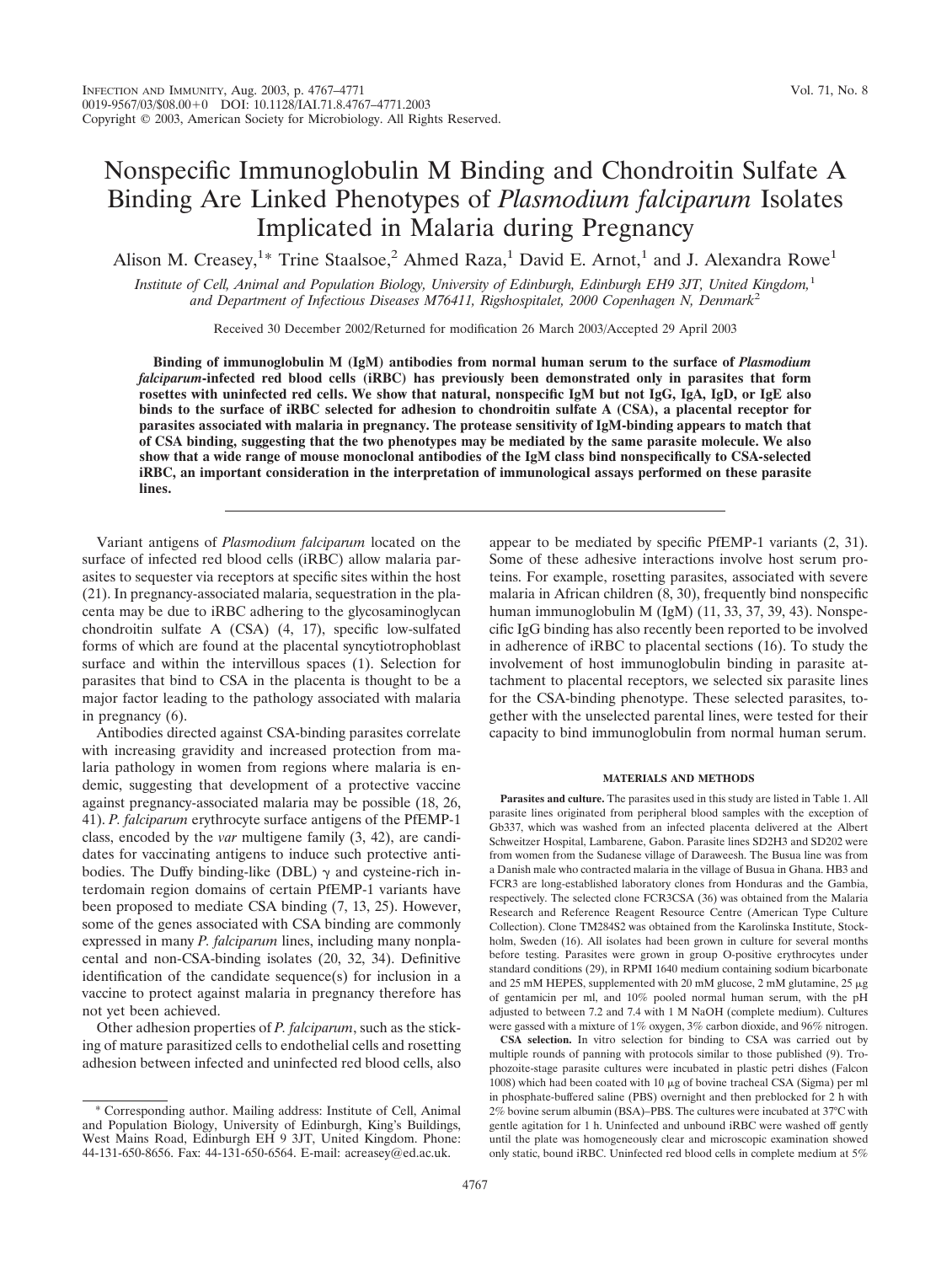TABLE 1. Binding of nonspecific human IgM to CSA-selected parasites*<sup>a</sup>*

| Parasite<br>isolate   | Origin   | Selected for<br><b>CSA</b><br>binding | Recognized by<br>female but<br>not male<br>antibodies | $%$ of iRBC<br>binding<br>IgM |
|-----------------------|----------|---------------------------------------|-------------------------------------------------------|-------------------------------|
| SD2H3                 | Sudan    | N <sub>0</sub>                        | N <sub>0</sub>                                        | 1                             |
| SD2H3CSA              |          | Yes                                   | Yes                                                   | 74                            |
| SD <sub>202</sub>     | Sudan    | N <sub>0</sub>                        | N <sub>0</sub>                                        | 4                             |
| SD <sub>202</sub> CSA |          | Yes                                   | Yes                                                   | 94                            |
| Busua                 | Ghana    | No                                    | N <sub>0</sub>                                        | 9                             |
| <b>BusuaCSA</b>       |          | Yes                                   | Yes                                                   | 91                            |
| Gb337                 | Gabon    | N <sub>0</sub>                        | N <sub>0</sub>                                        | 2                             |
| Gb <sub>337</sub> CSA |          | Yes                                   | Yes                                                   | 79                            |
| H <sub>B</sub> 3      | Honduras | N <sub>0</sub>                        | N <sub>0</sub>                                        | 4                             |
| HB3CSA                |          | Yes                                   | N <sub>0</sub>                                        | 47                            |
| FCR <sub>3</sub>      | Gambia   | No                                    | N <sub>0</sub>                                        | 4                             |
| FCR3CSA               |          | Yes                                   | Yes                                                   | 88                            |

*<sup>a</sup>* Results are given as the percentage of IgM-positive iRBC observed in a representative experiment on each line. All lines were tested at least three times, some as many as 10 times. Consistent results were obtained in all experiments. There was variation in the time at which each culture reached sufficient density to allow testing and also in the rate at which different lines lost their selected adhesion property (27). This precluded averaging results, because the timing of each test postselection will not be strictly comparable.

hematocrit were then added to the plates, which were kept under normal culture conditions, harvested 24 h later, and maintained in culture. All parental parasite lines were selected at least 10 times to give the high CSA-binding lines tested here.

**Differential recognition of CSA-selected parasites by serum from multigravid women.** All the parasite lines were tested by flow cytometry for their ability to differentially recognize antibodies in serum from multigravid women relative to serum from males from regions where malaria is endemic and to nonexposed European patient controls (40). Erythrocytes were labeled with 0.1 mg of ethidium bromide solution per ml per 10<sup>5</sup> erythrocytes to differentiate between uninfected cells and the nucleic acid-containing parasitized cells. After washing, the cells were incubated in 1 to 5  $\mu$ l of pooled adult male serum, pooled multigravid female serum from a region where malaria is endemic (Ghana), or control serum from Danish malaria-naïve donors. Cells were again washed and incubated with goat anti-human immunoglobulin G (Dako, Glostrup, Denmark) diluted 1:200, followed by washing and incubation with 100  $\mu$ l of fluorescein isothiocyanate-conjugated rabbit anti-goat immunoglobulin (Dako) diluted 1:25 in PBS. All incubations were for 30 min at room temperature, followed by three washes in 3 ml of PBS between each incubation step (twice before the last step). Samples were kept overnight at 5°C before analysis on a Coulter Epics XL-MCL flow cytometer (Coulter Electronics, Luton, United Kingdom). Uninfected and infected cells were gated according to ethidium bromide fluorescence, and the median value was used for the quantification of fluorescein isothiocyanate fluorescence. Recognition of antibodies specific to the pool of serum from multigravid women was scored relative to antibodies recognized in the pool of male serum and from control serum from the malaria-naïve patients. All data were analyzed with Win MDI software (http://facs.scrips.edu/software.html).

**Immunofluorescence assay to detect human immunoglobulin.** The immunofluorescence assay (IFA) to detect human immunoglobulin on the surface of iRBCs was carried out with unfixed parasite cultures at the mature pigmented trophozoite stage (33). Because of known cross-reactivity in these assays between some animal sera and infected and uninfected human cells (33), particular attention was paid to the reagents used. Only monoclonal antibodies (MAbs) and affinity-purified polyclonal antisera were used, and extensive isotype controls were included. Briefly, aliquots of culture suspension at 2% hematocrit were washed in PBS and resuspended in PBS–1% immunoglobulin-free BSA (Sigma). Mouse MAbs to human IgG(Fc), IgG(Fab), IgM, IgA, IgD, IgE, IgG1, IgG2, IgG3, and IgG4 (all Serotec) and matched isotype controls were added to give a

final concentration of 1  $\mu$ g/ml. These were incubated for 1 h on ice, with gentle resuspension of the cells every 10 min.

All mouse MAbs used were of the IgG class. A polyclonal antiserum to human IgG (Dako) was also tested at 1:20 dilution as described (33). After two washes with 750 ul of PBS, detection was carried out with highly cross-absorbed Alexa Fluor 488-conjugated goat anti-mouse IgG (Molecular Probes) at 1:500 dilution in PBS–1% BSA plus 4',6'-diamidino-2-phenylindole (DAPI) at 1  $\mu$ g/ml for 45 min on ice, in the dark, with gentle mixing every 10 min. After washing, cells were resuspended at 30% hematocrit in PBS–1% BSA and used to make a thin smear on a clean microscope slide. After air drying, the smear was overlaid with a drop of 1.25 mg of diazabicyclo-(2, 2,2)octane (DABCO) per ml in 50% glycerol–50% PBS and a coverslip (22 by 22 mm). The edges of the coverslip were sealed with nail varnish. Each set of assays was performed at least three times and read each time by two independent observers. Slides were viewed on an Olympus BX-50 microscope, and images were recorded with a digital camera and OpenLab software. The percentage of iRBCs binding IgM was determined by counting at least 200 infected cells. Each culture was assessed for rosette-forming capacity immediately prior to the IFA tests.

**Assessment of rosetting.** Parasite culture aliquots at 2% hematocrit were stained with  $25 \mu g$  of ethidium bromide per ml, and wet preparations were viewed by fluorescence microscopy with UV and white light simultaneously to visualize both stained and unstained cells. Two hundred mature infected cells were counted, with the binding of two or more uninfected cells constituting a rosette. The rosette frequency is the percentage of mature iRBCs that formed rosettes.

**IFA to detect mouse IgM binding***.* To determine whether IgM from species other than humans also binds to CSA-selected parasite lines, the culture medium-derived human serum IgM was stripped from the iRBC surface by incubation at 2% hematocrit with 200 mg of chloroquine diphosphate (pH 5.0) per ml for 1 h at 20°C (15). Preliminary experiments showed that this treatment removed all detectable human IgM from the iRBC surface (data not shown). The cells were then washed twice with 750  $\mu$ l of PBS and incubated for 1 h as above with 10  $\mu$ g of mouse IgM MAbs raised to a variety of different antigens per ml (Table 2). None of these IgM MAbs reacted with normal human red blood cells, as assayed by IFA (data not shown). Cells were washed and incubated with a 1:200 dilution of Alexa Fluor 488-conjugated goat anti-mouse IgM (Molecular Probes) for 45 min. Negative controls were incubated with PBS–1% BSA followed by the above secondary antibody. Positive controls were incubated with 10% normal human serum followed by mouse anti-human IgM MAb followed by Alexa Fluor 488 conjugated goat anti-mouse IgG. Cells were washed, prepared, and viewed as described for the IFA assays with human immunoglobulin.

**Protease treatments.** Aliquots of parasite cultures were treated with  $1 \mu$ g, 10  $\mu$ g, and 100  $\mu$ g of TPCK-treated trypsin (Sigma) per ml for 5 min at 37°C, followed by 1 mg of soybean trypsin inhibitor per ml for 5 min at 37°C. Controls were treated in the same way with PBS substituting for the enzyme. Cells were washed three times in complete RPMI medium prior to IFA and binding assays.

**CSA binding assays.** Spots  $(3 \mu)$  of  $10-\mu$ g/ml CSA in PBS were placed on marked positions on plastic petri dishes (Falcon 1007), interspersed with  $3-\mu$ l spots of PBS–1% BSA as negative controls. Plates were incubated overnight in a humid box at 4°C. Next morning, the spots were removed by suction, and the plates were blocked by incubating with PBS–1% BSA for 2 h at 37°C. Then 2 ml of parasite culture suspension at 5 to 10% parasitemia and 2% hematocrit in a binding medium (pH 7.2) of RPMI 1640 without sodium bicarbonate and human serum but with 1% immunoglobulin-free BSA was added to each plate. This was incubated for 1 h at 37°C, with gentle resuspension of the cells every 10 min. Plates were then washed gently with PBS 6 to 10 times with a plastic Pasteur pipette, swirling the plate to remove unbound cells. Washing continued until all background binding had been removed. Bound cells were fixed with 1% glutaraldehyde and stained with 5% Giemsa. Plates were viewed with an Olympus BX-2 microscope, with oil immersion and a  $100\times$  objective. The number of cells bound in 10 high-power fields in each spot was counted.

## **RESULTS AND DISCUSSION**

Six parasite lines demonstrating high levels of CSA binding were selected from parental lines by multiple rounds of panning on CSA. After selection, each line with the exception of HB3CSA showed enhanced recognition by serum from multigravid women relative to serum from males from regions where malaria is endemic (Table 1). This confirms earlier observations that most CSA-selected lines are recognized by spe-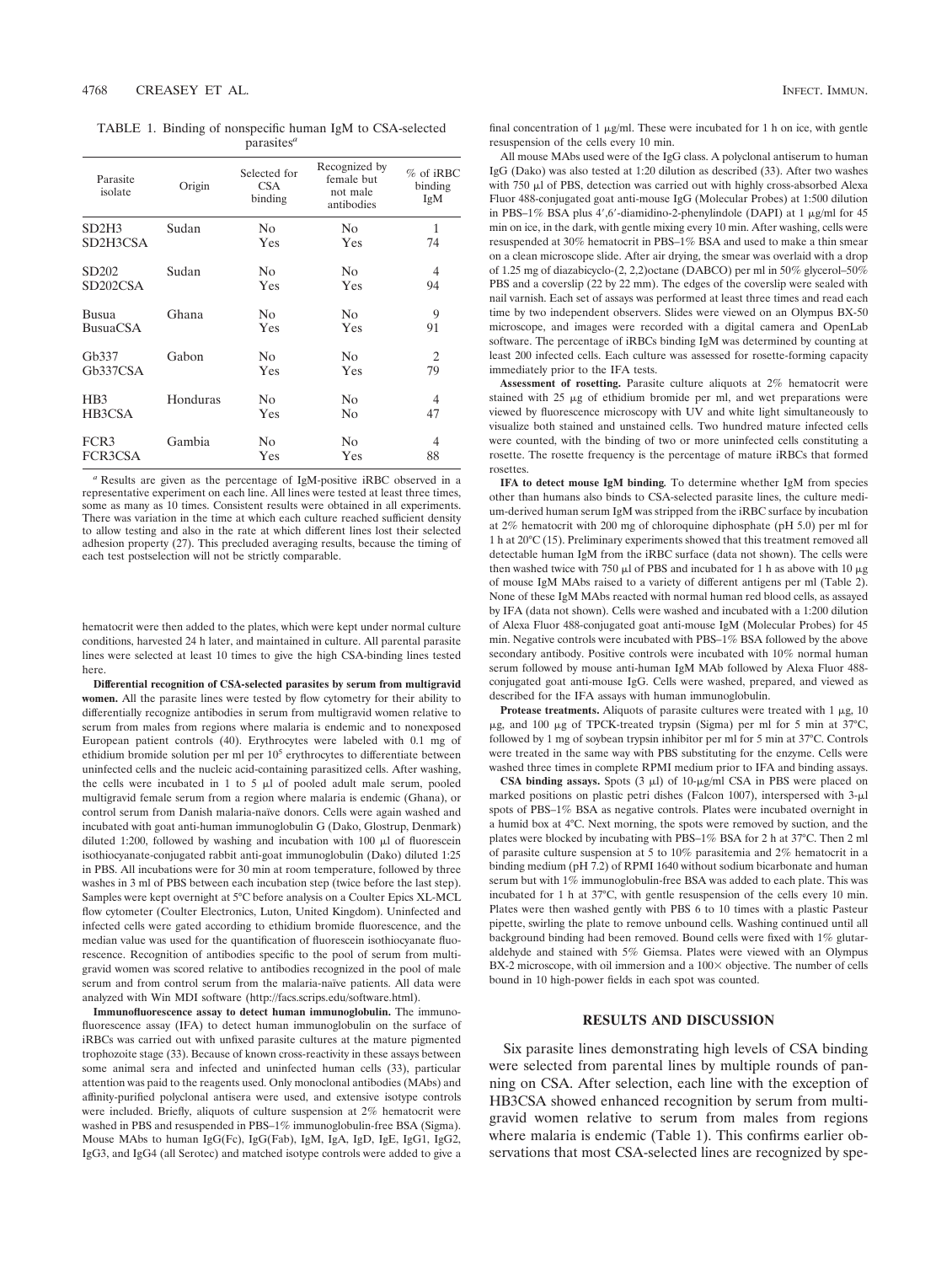| MA <sub>b</sub>                    | Specificity         | Source or reference | $%$ IgM positive <sup><i>a</i></sup> |
|------------------------------------|---------------------|---------------------|--------------------------------------|
| Human IgM-positive control         | Not applicable      | Human serum         | 78                                   |
| Negative control (goat anti-mouse) | Not applicable      | Molecular           |                                      |
| IgM secondary antibody)            |                     | Probes              |                                      |
| MAb 2040                           | Heparan sulfate     | Chemicon            | 80                                   |
| SM phage antibody                  | CD36                | Sigma               | 74                                   |
| MA <sub>b</sub> C <sub>S</sub> -56 | Chondroitin sulfate | Sigma               |                                      |
| MAb MOPC-104E                      | IgM isotype control | Sigma               | 78                                   |
| MAb TCN-1                          | Toxocara canis      | 24                  | 60                                   |
| MAb TCN-4                          | Toxocara canis      | 24                  | 82                                   |
| MAb TCN-8                          | Toxocara canis      | 24                  | 82                                   |

TABLE 2. Binding of mouse IgM MAbs to the CSA-selected parasite line Gb337CSA

*<sup>a</sup>* Data from a representative experiment are shown. Three further experiments gave consistent results. The unselected parental line Gb337 was also tested, and all MAbs showed less than 2% positive infected cells by IFA.

cific antibodies in serum from women who have had children in areas where malaria is endemic. This specific recognition is also correlated with the acquisition of protection from the adverse outcomes of malaria in pregnancy (26, 41).

The six CSA-selected and corresponding unselected parental lines were tested for natural antibody binding by IFA on unfixed cells. Surprisingly, all six CSA-selected lines showed a marked increase in binding of nonspecific human IgM to the iRBC surface relative to the unselected parental lines (Table 1). This IgM, which was derived from normal human serum in the parasite culture medium, was defined in a punctate pattern (Fig. 1), characteristic of the reaction of antibodies with the parasite-encoded knob-associated erythrocyte surface antigens (3). We did not detect any binding to human IgG, IgA, IgD, or IgE in any of the parasite lines tested (data not shown).

Nonspecific IgM binding has previously been reported to be a common property of parasite isolates with the rosetting phenotype (11, 33, 37, 39, 43). All of these experimental lines were therefore tested for rosetting. Neither the CSA-selected nor the parental unselected parasites formed rosettes. This is consistent with reports that the rosetting phenotype is rarely seen in *P. falciparum* isolates from pregnant women (23, 28). These results indicate that CSA binding is a second, unrelated parasite adhesion phenotype closely associated with the ability to bind nonspecific IgM from normal human serum. To our knowledge, this is the first report of apparent coselection for CSA binding and nonspecific IgM binding on the surface of *P. falciparum*-infected erythrocytes. Interestingly, nonspecific IgM has recently been reported to bind to the surface of erythrocytes infected with another Apicomplexan parasite, *Babesia bigemina* (14). It will be important in future work to find out whether nonspecific binding of IgM is also a property of fresh placental isolates and, if so, whether this property correlates with their CSA-binding capacity.

In searching for potential malaria parasite adhesion receptors in the placenta, it has been reported that clone TM284S2, which does not bind CSA but binds to placental tissue, binds nonspecific IgG and may use the Fc $\gamma$  receptors on the syncytiotrophoblast layer as a binding receptor (16). We found no evidence for nonspecific IgG binding in any of the CSA binding isolates we studied. Nor have we been able to repeat the observation of an IgG binding phenotype in the TM284S2, although we confirmed that this clone binds IgM and forms large rosettes. Differences in technique and/or reagents used

may account for this discrepancy (see (33) for further discussion). In particular, it was found that the use of polyclonal antisera that are not affinity purified may give false-positive results in IFA with *P. falciparum* (12, 33, 35). The IgG detected in the initial report on TM284S2 (16) could be a false-positive signal resulting from the use of such a polyclonal reagent.

In view of the nonspecific nature of human IgM binding, we investigated whether IgM of other species might act in a similar manner. We found that a variety of mouse monoclonal antibodies of the IgM class raised against nonmalarial antigens also bound to the CSA-selected but not the unselected iRBC (Table 2). Nonspecific binding of mouse IgG MAbs was never detected (data not shown). The ability of CSA-selected iRBC to cross-react nonspecifically with both human and mouse IgM has important implications for the use of IgM reagents in assays with CSA-binding parasites. It has recently been reported that mouse MAbs raised against the CSA-binding domain of a PfEMP-1 variant were pan-reactive with several CSA-binding parasite lines (22). However, all of the MAbs described experimentally in this report were of the IgM class. There is therefore a possibility that the apparent pan-reactivity between IgM monoclonal antibodies and CSA-binding isolates



FIG. 1. Photomicrograph of parasites of *P. falciparum* line Gb337CSA binding nonspecific human IgM. Immunofluorescence was detected with mouse anti-human IgM (Serotec) and Alexa Fluor 488 conjugated goat anti-mouse IgG secondary antibody (green). Parasite nuclei are stained blue with DAPI. An IgM-positive and an IgMnegative infected human erythrocyte are shown.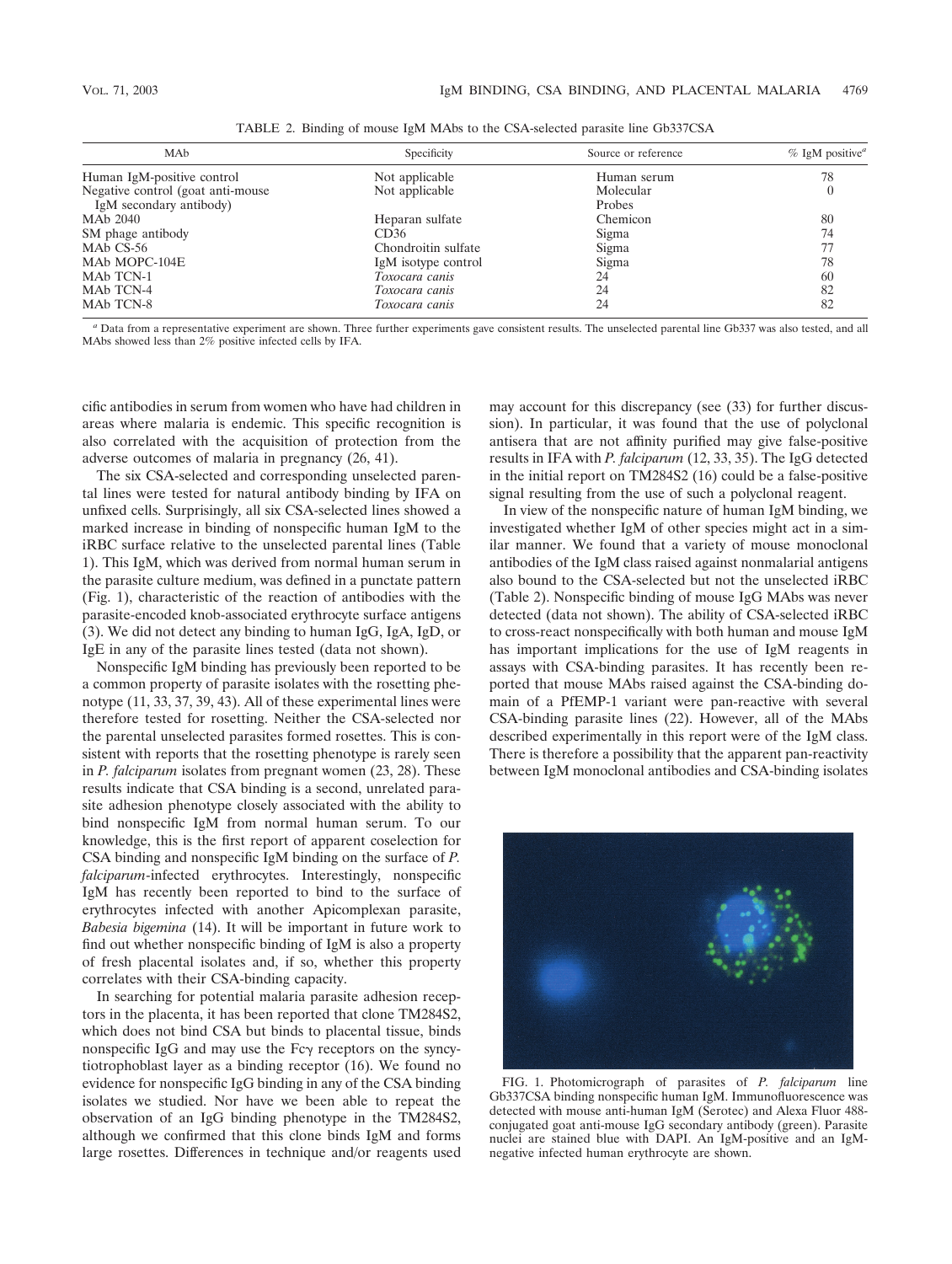might be due to the nonspecific cross-reaction of mouse IgM to the selected CSA-binding iRBC as shown here.

Previous studies on the IgM binding phenotype of rosetting *P. falciparum* clones have suggested that the ligand for IgM on the iRBC is the trypsin sensitive PfEMP-1 surface antigen (10, 16). PfEMP-1 proteins, particularly certain  $DBL<sub>\gamma</sub>$  domains of these molecules, are also proposed to be the CSA-binding ligands of iRBC (7, 13, 25). To determine whether PfEMP-1 is involved in IgM binding to CSA-selected parasites, the protease sensitivity of IgM and CSA-binding was analyzed. With the parasite line SD202CSA, we found that both IgM binding and CSA binding could be abolished by treatment of iRBC with low concentrations  $(1 \mu g/ml)$  of trypsin (Fig. 2). Our results are consistent with, though not proof of, the hypothesis that PfEMP-1 can mediate both IgM and CSA binding. The concentration of trypsin required to abolish CSA binding in this parasite was somewhat lower than in some other reports (5, 19). This might be due to the use of different forms of CSA, in selection and binding assays, between the various studies. It could also mean that antigenically and presumably conformationally distinct parasite variants may have different trypsin sensitivities.

Among rosetting parasites, it has been suggested that a function of nonspecific IgM binding is to enhance interactions between infected and uninfected cells in the host bloodstream, for example, via IgM binding to complement receptors (11, 33, 37, 39, 43). Placental IgM binding could function in a similar way, perhaps through binding to other surface receptors in addition to CSA. An Fc receptor for human IgM has recently been described (38), although it is not yet known whether this receptor is present on the placenta. Adhesion to the multi-



FIG. 2. Abolition of IgM-binding capacity and CSA-binding capacity of parasites of *P. falciparum* line SD2O2CSA upon incubation with increasing concentrations of trypsin protease. Data from a representative experiment are shown. Binding to negative control (BSA) spots was less than 5 iRBC per 10 high-power fields. Two further experiments gave consistent results.

meric 900-kDa IgM molecules could also permit multiple interactions with the large, free, CSA-rich syncytial 'knots' abundant in the placental circulation (1, 44). Cross-linking with syncytial knots might inhibit clearance of such large bodies through the venular exits from the placenta, confining large numbers of mature parasites to the placental environment.

Study of the mechanisms of placental adhesion, together with identification of the parasite antigens targeted by protective antibodies, is urgently needed to elucidate the pathology of placental malaria and ultimately allow protective immunity to be induced in women prior to their first pregnancy.

## **ACKNOWLEDGMENTS**

We are grateful for the donation of parasite line Gb337 from Mo Klinkert and Ayman Khattab, Tubingen University and TM284S2 from Mats Wahlgren, Karolinska Institute, Stockholm. The parasite line FCR3CSA, obtained from ATTC, was originally deposited by Artur Scherf, Pasteur Institute, Paris. We also thank Rick Maizels, University of Edinburgh, for the gift of several mouse MAbs.

This work was funded by Wellcome Trust Senior Fellowship grant 067431 to J.A.R. and a Wellcome Trust University Fellowship and the Commission of the European Union, through grant QLK2-CT-2001- 01302 (PAMVAC), to D.E.A.

#### **REFERENCES**

- 1. **Achur, R. N., M. Valiyaveettil, A. Alkhalil, C. F. Ockenhouse, and D. C. Gowda.** 2000. Characterization of proteoglycans of human placenta and identification of unique chondroitin sulfate proteoglycans of the intervillous spaces that mediate the adherence of *Plasmodium falciparum*-infected erythrocytes to the placenta. J. Biol. Chem. **275:**40344–40356.
- 2. **Baruch, D. I., X. C. Ma, H. B. Singh, X. Bi, B. L. Pasloske, and R. J. Howard.** 1997. Identification of a region of PfEMP1 that mediates adherence of *Plasmodium falciparum* infected erythrocytes to CD36: conserved function with variant sequence. Blood **90:**3766–3775.
- 3. **Baruch, D. I., B. L. Pasloske, H. B. Singh, X. Bi, X. C. Ma, M. Feldman, T. F. Taraschi, and R. J. Howard.** 1995. Cloning the *P. falciparum* gene encoding PfEMP1, a malarial variant antigen and adherence receptor on the surface of parasitized human erythrocytes. Cell **82:**77–87.
- 4. **Beeson, J. G., G. V. Brown, M. E. Molyneux, C. Mhango, F. Dzinjalamala, and S. J. Rogerson.** 1999. *Plasmodium falciparum* isolates from infected pregnant women and children are associated with distinct adhesive and antigenic properties. J. Infect. Dis. **180:**464–472.
- 5. **Beeson, J. G., S. J. Rogerson, B. M. Cooke, J. C. Reeder W. Chai, A. M. Lawson, M. E. Molyneaux, and G. V. Brown.** 2000. Adhesion of Plasmodium falciparum-infected erythrocytes to hyaluronic acid in placental malaria. Nat. Med. **6:**86–90.
- 6. **Beeson, J. G., J. C. Reeder, S. J. Rogerson, and G. V. Brown.** 2001. Parasite adhesion and immune evasion in placental malaria. Trends Parasitol. **17:** 331–337.
- 7. **Buffet, P. A., B. Gamain, C. Scheidig, D. Baruch, J. D. Smith, R. Hernandez-Rivas, B. Pouvelle, S. Oishi, N. Fujii, T. Fusai, D. Parzy, L. H. Miller, J. Gysin, and A. Scherf.** 1999. *Plasmodium falciparum* domain mediating adhesion to chondroitin sulfate A: a receptor for human placental infection. Proc. Natl. Acad. Sci. USA **96:**12743–12748.
- 8. **Carlson, J., H. Helmby, A. V. Hill, D. Brewster, B. M. Greenwood, and M. Wahlgren.** 1990. Human cerebral malaria: association with erythrocyte rosetting and lack of anti-rosetting antibodies. Lancet **336:**1457–1460.
- 9. **Chaiyaroj, S. C., P. Angkasekwinai, A. Buranakiti, S. Looareesuwan, S. J. Rogerson, and G. V. Brown.** 1996. Cytoadherence characteristics of *Plasmodium falciparum* isolates from Thailand: evidence for chondroitin sulfate A as a cytoadherence receptor. Am. J. Trop. Med. Hyg. **55:**76–80.
- 10. **Chen, Q., A. Heddini, A. Barragan, V. Fernandez, S. F. Pearce, and M. Wahlgren.** 2000. The semiconserved head structure of *Plasmodium falciparum* erythrocyte membrane protein 1 mediates binding to multiple independent host receptors. J. Exp. Med. **192:**1–10.
- 11. **Clough, B., F. A. Atilola, J. Black, and G. Pasvol.** 1998. *Plasmodium falciparum*: the importance of IgM in the rosetting of parasite-infected erythrocytes. Exp. Parasitol. **89:**129–132.
- 12. **Crandall, I., N. Guthrie, and I. W. Sherman.** 1996. *Plasmodium falciparum*: naturally occurring rabbit immunoglobulins recognize human band 3 peptide motifs and malaria-infected red cells. Exp. Parasitol. **82:**45–53.
- 13. **Degen, R., N. Weiss, and H.-P. Beck.** 2000. *Plasmodium falciparum*: cloned and expressed CIDR domains of PfEMP1 bind to chondriotin sulfate A. Exp. Parasitol. **95:**113–121.
- 14. **Echaide, I. E., S. A. Hines, T. F. McElwain, C. E. Suarez, T. C. McGuire, and**